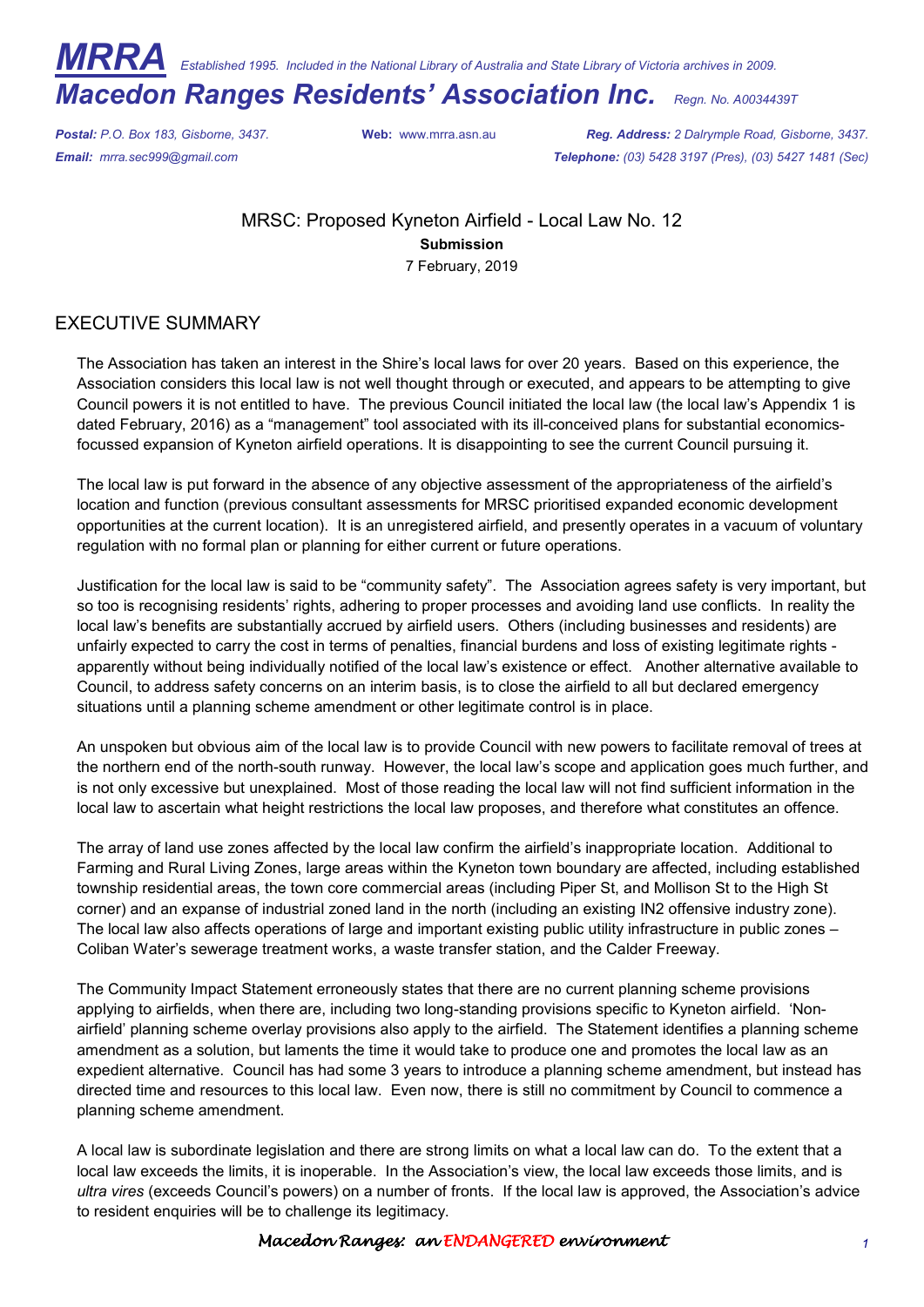# 1 PRINCIPAL ISSUES NOT ADDRESSED

Poor management over time has resulted in the use of Kyneton airfield becoming an on-going, unresolved mess of conflicting interests, objectives, information, actions and outcomes. It beyond time for Council to seek objective, well-informed, equitable and transparent resolutions to Kyneton airfield's role, location, operation, management, use of public land, and compatibility with surrounding land uses.

Kyneton airfield is not a planned airfield, as is evident by the lack of land available to provide either a buffer to other land uses, or room for expansion. It started life as a dirt track catering for seasonal crop dusting operations, and has grown to what it is today without formal consultation or planning processes, an example being introduction of night operations in 2014. Too often complaints about airfield operations have been dismissed because neighbouring property owners 'knew what they were buying into', regardless of how long ago they may have 'bought into it'. This approach fails to recognise that the airfield's operations have increased substantially over recent years, or that lawfully commenced land uses provide legal rights to owners and occupiers to continue to use their land in accordance with the laws that apply to it, including the planning scheme. Some blame historic planning approvals for creating land use conflicts, but these continue to be created. Approval of Amendment C99 (Kyneton Structure Plan) in 2017 provided for further subdivision of residential zoned land immediately south of the Freeway, and created new residential zones slightly further south – both areas are proximate to the flight approach to the airfield.

The perceived need for a local law, and the scale of the area to which it is proposed to be applied, is a timely reminder of the airfield's inappropriate proximity to the town, particularly in terms of existing and potential future levels of use, and the very substantial land use conflicts it creates.

Other issues that have arisen over time that remain to be satisfactorily addressed and resolved include the legality of hangar construction (built without a permit) resulting in privately owned structures on public land; use of land received as public open space under the Subdivision Act for airfield structures and operations; unlawful commercial operations; and inadequate charges set by Council for use/lease of this public land. Another persistent issue is loss of amenity for those who don't use the airfield, a loss which increasingly challenges legislative requirements for amenity, well-being and human rights.

These issues aren't addressed or resolved by the local law, which introduces penalties for land use and activities that are lawfully able to be undertaken.

In relation to emergency service use of the airfield, the previous Council's case for runway expansion to facilitate increased commercial and recreational operations at the airfield relied upon a spurious claim that expansion was required to facilitate firefighting bomber plane access, a claim in conflict with State emergency services protocols. The Association's understanding is that the airfield would need major (and possibly costly) upgrades to play a consistent or expanded or indeed extensive role in local firefighting activities. Such change could also necessitate revision of State policy/legislation. In order for Council to get the facts and make informed decisions, the Association strongly recommends Council invite the Minister for Emergency Services, and State-level management personnel who have responsibility for administering and co-ordinating Victoria's emergency air operations, to brief Council in regard to the State's position on deployment of emergency air resources, and Kyneton airfield's role in this at State level. The Victorian Aviation Services Unit, which has charge of all aerial firefighting craft, could be particularly helpful.

## 2 COMMUNITY IMPACT STATEMENT

## **2.1 Conflicts with Macedon Ranges Planning Scheme**

The Statement is framed around a claim that the Macedon Ranges planning scheme currently includes no provisions applying to airfields. Even the flawed 2016 draft Kyneton Airfield Masterplan recognised there are provisions relating to airfields in the scheme, including provisions specific to Kyneton airfield.

Additional to State policy Clause 18.04-1S *Planning for Airports and Airfields,* the planning scheme currently includes the following provisions which apply to the airfield: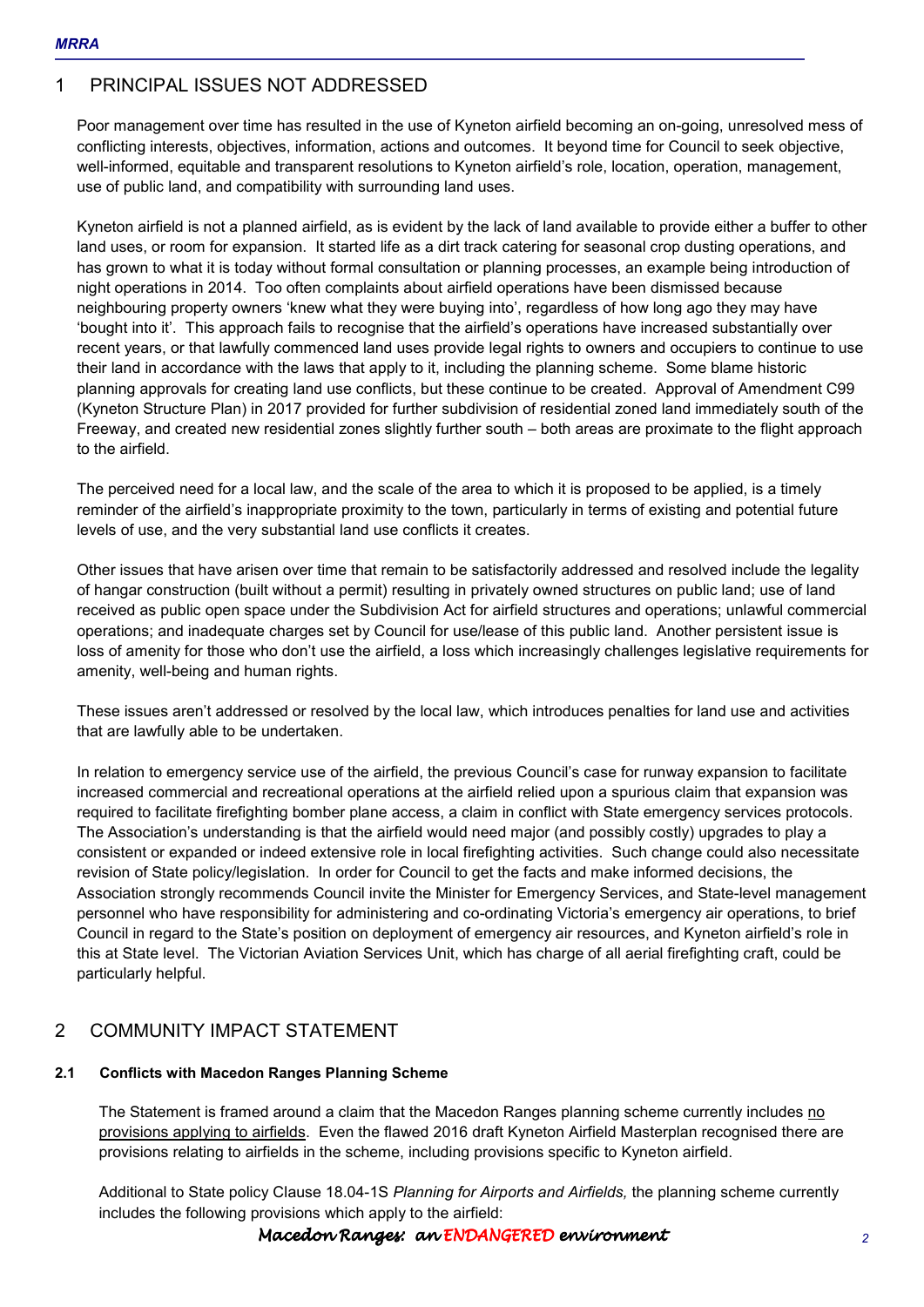## *2.1.1 Airport Environs Overlay Schedule 2 (AEO2)*

The AEO has five Purposes, one of which is:

• *"To ensure that land use and development are compatible with the operation of airports in accordance with the appropriate airport strategy or master plan and with safe air navigation for aircraft approaching and departing the airfield."* 

## *2.1.2 Design and Development Overlay 2 (Kyneton Airfield) DDO2*

*"DDO Schedule 2 has the following Design Objectives:* 

- *To maintain the efficiency and safety of the Kyneton airfield.*
- *To prevent development that is incompatible with airfield operations.*
- *To ensure that development is appropriately sited with respect to the operation of the Kyneton airfield.*
- *To ensure that all building and works are sited to take account of and minimise any off site effects of the Kyneton airfield.*
- *To recognise any adopted Obstacle Limitation Surface Plan (OLS)."*

Under DDO2, an application is required (among other things) to provide a site plan showing the relevant Obstacle Limitation Surface and the height of the OLS above a site.

## *2.1.3 Environmental Significance Overlay 7*

ESO7 is applied as a buffer for the adjoining Sewerage Treatment Plant, to protect the Plant's operations. Parts of the airfield land, and parts of the 2.75km area affected by the local law, fall within the ESO7 buffer zone, resulting in the local law creating conflicting priorities within the ESO7 buffer.

### *2.1.4 Environmental Significance Overlay 4 Eppalock Catchment*

The overlay applies to all land in Kyneton. The local law attempts to take precedence over the planning scheme's requirement for a planning permit to lop or remove any vegetation on land where this overlay is applied, a requirement which would also apply to Council if it undertook vegetation removal works, then billed the landowner. This clearly creates a conflict with the planning scheme. Although the scheme lists some situations where a permit is not required (i.e. exemptions) none appear relevant to the local law. The planning scheme does not authorise Council or others to remove vegetation within the overlay area without a planning permit, or remove native vegetation without providing an offset of new native vegetation. The local law does.

As the Community Impact Statement does not recognise these planning scheme provisions, they appear not to have been considered in production of the local law. This has the effect of circumventing the Local Government Act's restriction that a local law *must not duplicate or be inconsistent with a planning scheme*.

The Association's conclusion is that the local law both duplicates the planning scheme (including addressing OLS issues) and is inconsistent with it. Under the Local Government Act (S111 4A), a local law is inoperative to the extent that it duplicates or is inconsistent with a planning scheme.

## **2.2 Lack Of Commitment To A Planning Scheme Amendment**

The Community Impact Statement says *"Council is also exploring the application of State planning laws"* as an alternative to a local law, stressing the length of time a planning scheme amendment might take. At the same time, again stressing a lengthy time factor, the Statement also acknowledges a planning scheme amendment could resolve issues:

*"If Council sought a planning scheme amendment, it could achieve the desired level of control but this could take a considerable amount of time."* Community Impact Statement, page 2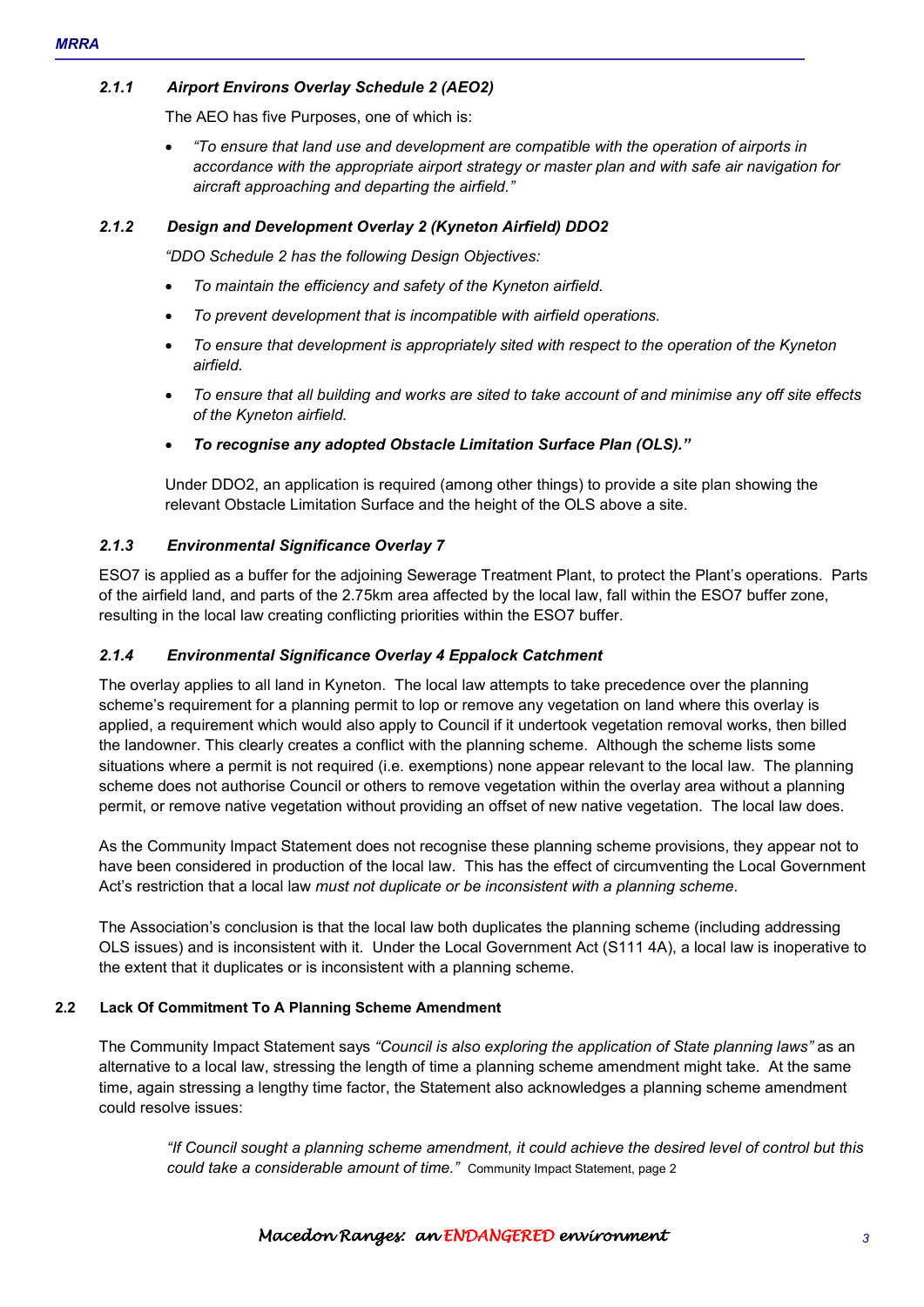Despite this acknowledgement, and existing planning scheme provisions as a starting point, only an interim local law is on offer, with no commitment from Council to a planning scheme amendment or other action.

Council has had some three years to "explore" and produce a planning scheme amendment which could achieve the outcome now sought by the local law. Other than relocating the airfield or suspending its operations, this surely is the path Council should be (and should have been) taking.

*Note: the Community Impact Statement, at page 3 Existing Legislation, refers to the local law as "the proposed amendment".* 

## 3 LEGISLATIVE SETTINGS FOR MAKING LOCAL LAWS

#### **3.1 Council's Powers To Make The Local Law**

The Association challenges Council's powers to make Local Law 12.

a) The local law states it is made under Section 111 (1) of the Local Government Act, which provides for a local law to be made but only in respect of an act, matter or thing for which the Council has a function or power under the Local Government Act or other Act.

The local law's Community Impact Statement says there is no Federal or State legislation applicable to airfields which address the issues in the local law. In this case, Council is attempting to control airspace (the action) to improve community safety (the effect). The Act which gives Council a function or power to control airspace is not cited.

b) Part 5 and Schedule 8 apply to local laws under the current Local Government Act (a draft new Act presented to parliament in 2018 has now lapsed). Schedule 8 of the current Act sets specific requirements for what local laws must, and must not, do. In the Association's view, the local law is in breach of several of these requirements, rendering it *ultra vires*.

LGA Schedule 8 – 2 (a) requirement: *A local law must not exceed the powers conferred by the Act under which the local law purports to be made.* 

LGA Schedule 8 – 2 (d) requirement: *A local law must not make unusual or unexpected use of the powers conferred by the Act under which the local law is made having regard to the general objectives, intention or principles of that Act.* 

LGA Schedule 8 – 2 (e) requirement: *A local must not embody principles of major substance or controversy or contain any matter which principles or matter should properly be dealt with by an Act and not by subordinate legislation.* 

#### **3.2 Non-Compliance With Legislative Requirements**

#### **The draft local law:**

#### a) **Is not presented in plain English**

The diagrams apparently intended to supply information about height restrictions for the OLS and the area affected by the local law are small to the point of being indecipherable, are technical in nature and lack an explanation of what they mean, with the result it is impossible to understand what constitutes the offences to which Council is applying a maximum 20 unit penalty.

Appendix 1 – a map showing Kyneton Airfield and presumably the area of the local law's operation – is so small as to be unreadable, contains technical information, and doesn't have a legend or explain its meaning.

Appendix 2 – an OLS diagram – appears to be upside down (i.e. where is north, because from the runway layout it appears to be at the bottom rather than the top of the diagram). The OLS diagram's relationship to surrounding land and the local law's area of operation is not identified, and the OLS height limits which are not to be penetrated are not clearly expressed in plain English. The local law also sets a requirement to obtain a permit to temporarily penetrate the OLS but insufficient information is provided to determine the relevant applicable OLS height in metres above which the OLS would be penetrated.

LGA Schedule 8 – 1 (f) requirement: *A local law must be expressed plainly and unambiguously.* 

#### Macedon Ranges: an ENDANGEREDenvironment environment environment *4*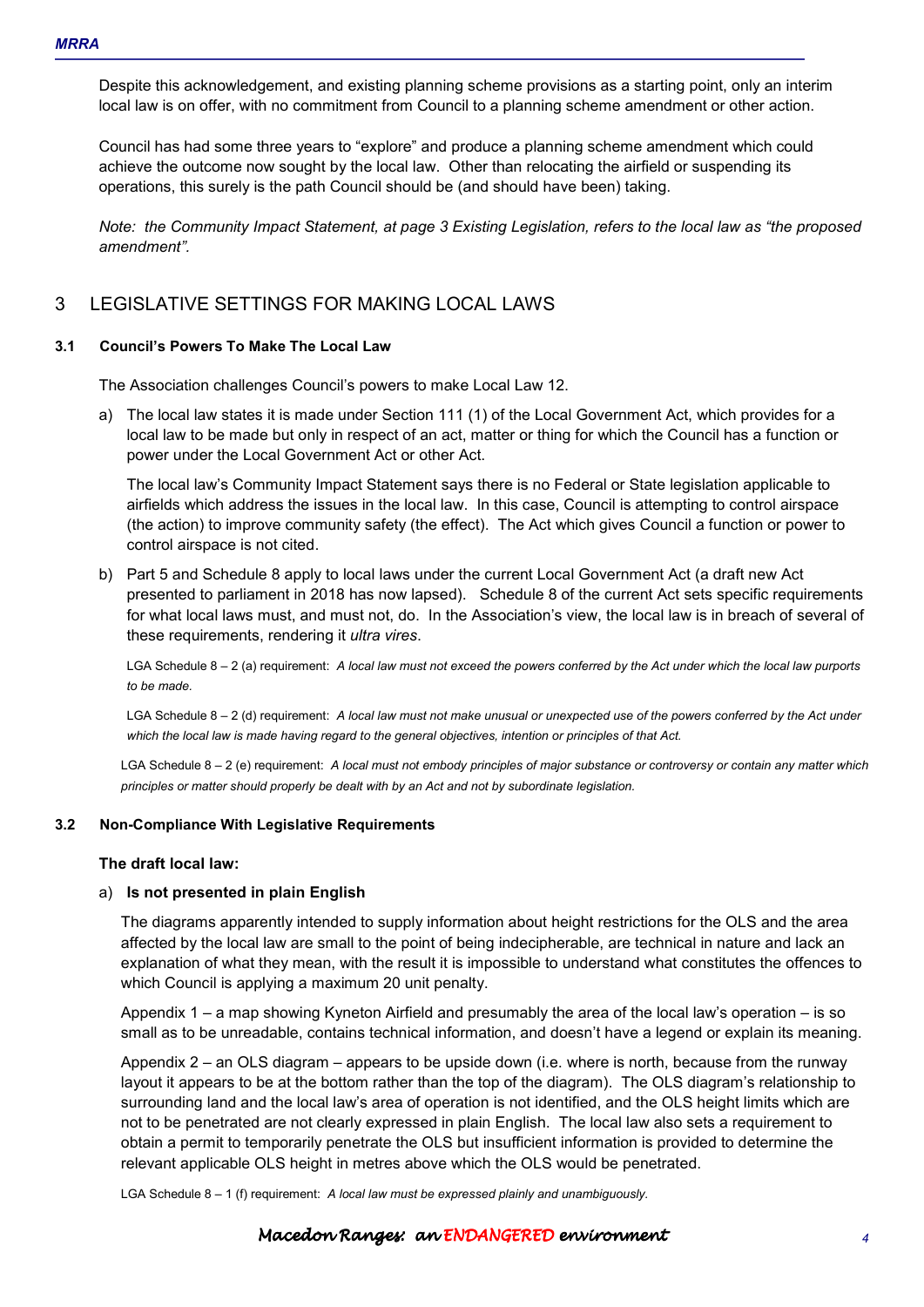b) **Imposes a further penalty** by requiring property owners and occupiers to pay a cost to comply with the local law. It empowers Council to force owners, and take action itself, to remove a "hazard" – at the owner/occupier's expense.

LGA Schedule 8 – (2) (b) (ii) requirement: *A local law must not impose any tax or fee, or any fine, imprisonment or other penalty.* 

c) **Has a retrospective effect.** This undoubtedly would be one of the main attractions of the local law. It is trying to give Council powers to act retrospectively against existing (lawful) conditions. Legislation generally does not have a retrospective effect, and it is prohibited in a local law.

LGA Schedule 8 – (2 (b) (i) requirement: *A local law must not have any retrospective effect.* 

d) **Trespasses on rights and liberties previously established by law.** The excessive area within which the local law is to be applied includes land in Farming, Rural Living, Industrial, Commercial, Residential and Public Use zones, the current use of which is presumed to be valid, and within the laws and rights attached to the activities occurring on the land. The local law seeks to interfere with and curtail (extinguish) some of those rights and liberties, and others established under other legislation.

LGA Schedule 8 – 2 (f) requirement: *A local law must not unduly trespass on rights and liberties of the person previously established by law.* 

e) **Relies upon administrative decisions.** Notwithstanding that the restrictions in relation to the OLS in the local law are not comprehensible, the local law places the onus for reporting "hazards" on the landowner, and applies the maximum penalty available for failure to do so. It then empowers Council alone to determine whether the "hazard" requires remedial action and to demand rectification, including empowering Council to remove anything it deems a "hazard", at the landowner's cost.

LGA Schedule 8 – 2 (g) requirement: *A local law must not make rights and liberties of the person dependent upon administrative and not upon judicial decisions* 

f) **Restricts competition.** This is confirmed in the Community Impact Statement. The primary beneficiaries of the local law are airfield users, not the community as a whole. The objectives of the local law can also be achieved by closing the airfield's operations.

LGA Schedule 8 – 2 (j) requirement: *A local law must not restrict competition unless it can be demonstrated that:* 

- *the benefits of the restriction to the community as a whole outweigh the costs, and*
- *the objectives of the local law can only be achieved by restricting competition.*

#### **In addition, the proposed local law:**

- g) **Imposes the highest available penalty** (20 penalty units, or \$2,000) that it is possible to apply for local laws (only primary legislation can impose a higher penalty). This maximum penalty requires justification, a matter which should have been addressed in the Community Impact Statement. The local law itself does not identify the Act from which the penalty unit is derived i.e. the Sentencing Act 1991 S110 (2) which is \$100 per penalty unit, or the Monetary Units Act 2004 which currently indexes a penalty unit at \$161.19.
- h) **Includes "incorporated documents" and/or matters addressed by them**, but fails to even name these documents (which also were not exhibited with the local law), but instead refers to an apparently anonymous and open-ended collection of such documents. The local law then declares noncompliance with these unidentified documents and matters to be an offence and liable to a penalty (page 9).
- i) **Unduly impacts on business operations** The Community Impact Statement acknowledges there are activities in close proximity which attract birds, including Coliban Water's abutting Sewerage Treatment Plant, and a waste transfer station. This isn't further addressed but the local law outlaws and requires management to avoid activities which attract birds, and imposes a 20 unit penalty for failure to do so. This has potential to impinge on the operations of and increase costs to Coliban Water's Sewerage Treatment Plant, the waste transfer station, and also to the meatworks as the local law is applied to the Shire's only Industrial 2 zone, a zone which provides for offensive industry.